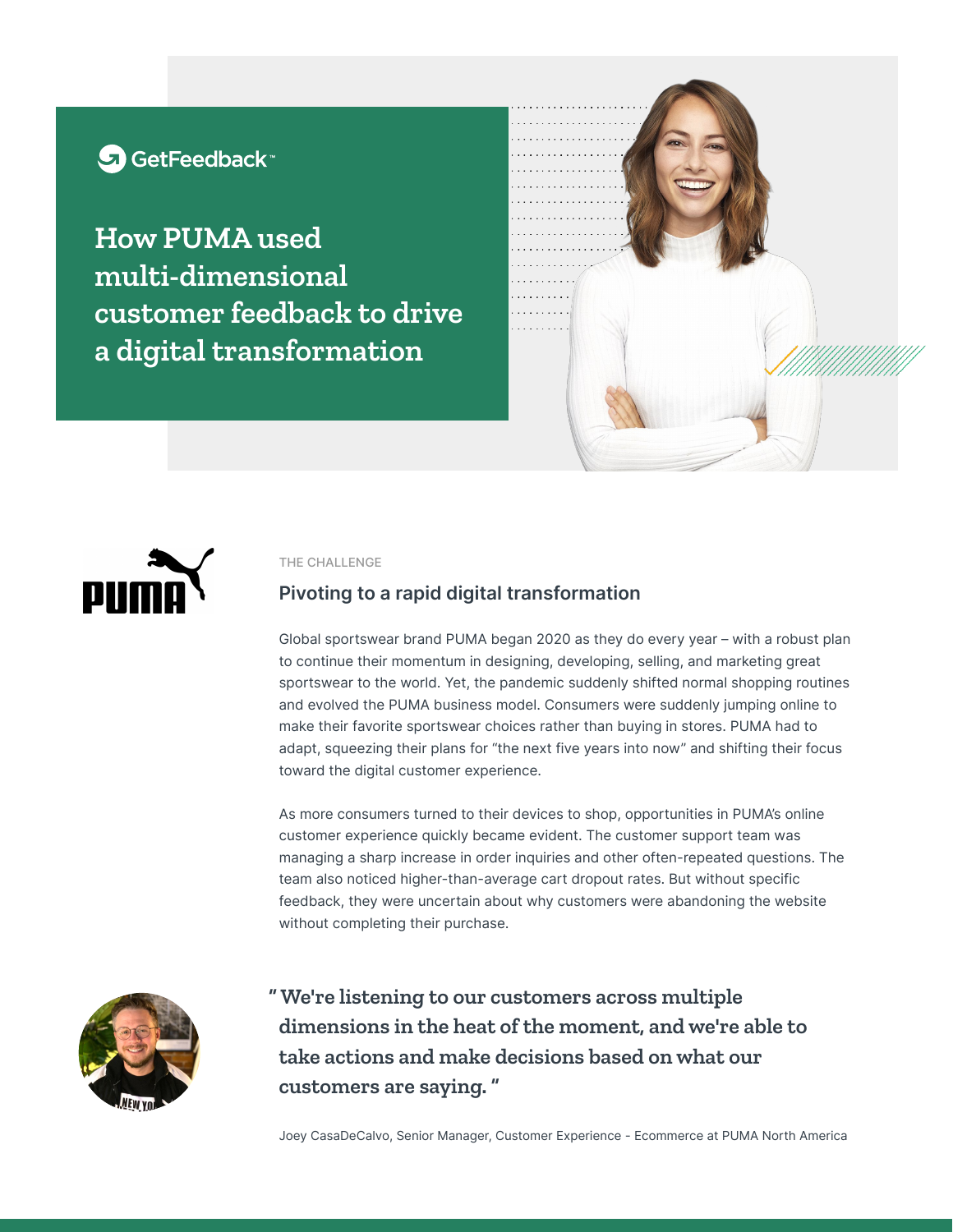**62**%

**increase in PayPal revenue**

**11**%

**increase in NPS**

**62**%

**reduction in payment-related contacts to customer support** Recognizing how vital to success the online shopping experience had become, PUMA prepared to adapt. This meant understanding exactly where and how to improve the digital customer experience.

THE SOLUTION

## **Streamlining the customer journey and driving engagement**

Joey CasaDeCalvo, Senior Manager, Customer Experience - Ecommerce at PUMA North America, took the first step toward digital transformation by implementing GetFeedback throughout the customer journey. With feedback buttons readily available, people can submit their thoughts in real time, as they shop. The change enables PUMA to listen to customers and prioritize specific digital improvements.

PUMA first gathered customer insights at checkout and on the confirmation page. This would inform PUMA about the overall experience with completing purchases and ways to reduce friction. Soon after, they used GetFeedback to support an embedded in-page feedback widget on their FAQ articles. Shopper comments from the feedback widget would help PUMA improve the FAQ information, speeding customer conversion while reducing the number of contacts to the customer support team.

By gathering shopper insights at the time of cart abandonment, PUMA soon identified a connectivity issue with PayPal that was causing friction and blocking revenue flow. They further discovered that customers wanted to have more payment options than PUMA offered. Knowing the criticality of payment ease, PUMA introduced new payment methods like Apple Pay and Afterpay and put resources into fixing the PayPal issue.